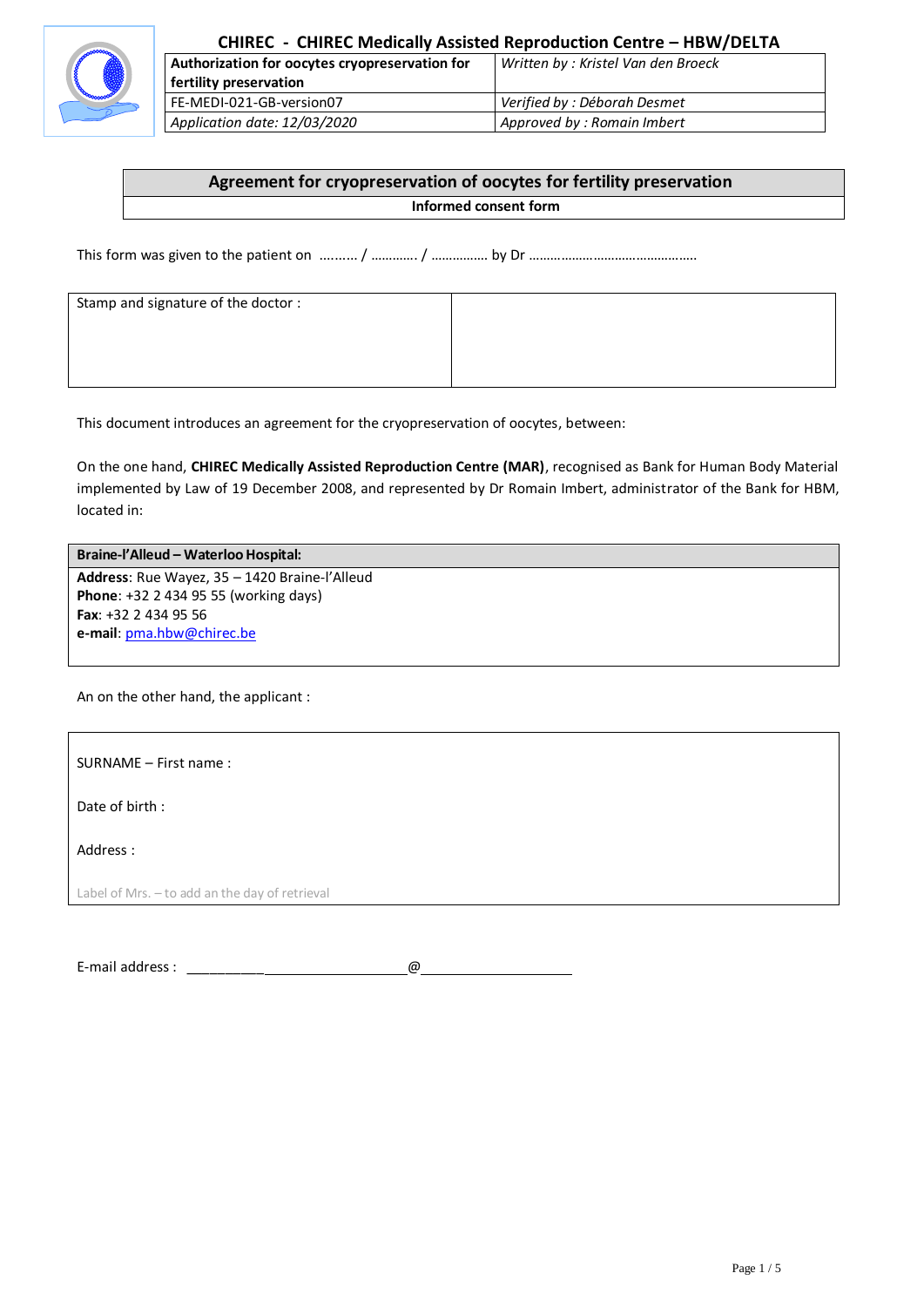

## **CHIREC - CHIREC Medically Assisted Reproduction Centre – HBW/DELTA**

| Authorization for oocytes cryopreservation for | Written by: Kristel Van den Broeck |
|------------------------------------------------|------------------------------------|
| fertility preservation                         |                                    |
| FE-MEDI-021-GB-version07                       | Verified by : Déborah Desmet       |
| Application date: 12/03/2020                   | Approved by : Romain Imbert        |

I, Mrs. …………………………………., the undersigned, declare that I have requested the CHIREC Medically Assisted Reproduction (MAR) Centre to carry out the cryopreservation of my oocytes for fertility preservation.

**I** confirm that I :

- **Have received the detailed information document on IVF techniques**
- **Have been informed of the costs of care for oocytes cryopreservation and further IVF treatment (annex flyer)**
- Have been informed on treatment options in the context of medically assisted reproduction, including adoption, as well as medical and legal limits of care.
- Dr **complete)** has explained the benefits as well as the disadvantages and risks of in vitro fertilization (IVF) treatment, including risks of ovarian hyper-stimulation syndrome, infection or haemorrhage.
- Have accepted that risks and complications that might occur during treatment are not necessarily known and attributable to the doctor.
- Have been informed of the possibility of using psychological support before, during and after the process, and that we have been given contact details of a specialist.
	- Participation in prior consultation was highly recommended.
- Have been informed that oocytes that are not suitable for the treatment and intended to be destroyed could be used for training and/or improving IVF lab techniques quality.
- Have informed my referring doctor of any previous care in another center and declare not having cryopreserved embryos in another center.
- **Have informed my doctor of any stay abroad in the last 3 months.**

During successive consultations with the MAR team I have obtained and understood all the additional information that I required.

I am aware that cryopreservation may result in a loss of oocyte quality that cannot be attributed to CHIREC. Indeed, the resources in terms of fertility conservation depend on the quality and the number of frozen oocytes.

I agree that at the time of thawing, the oocytes state may be different from its initial state.

I commit to undertake all necessary tests to ensure the health and safety of provided oocytes, i.e. serology for HIV, hepatitis B (Ag HbS, Ac HbS, Ac HbC), hepatitis C (Ac Hc) and syphilis dated as of less than 3 months old before the day of retrieval.

#### I have been informed that:

- $\circ$  The best chances of pregnancy are natural conception before the age of 35. MAR is less effective from 35 y/o.
- $\circ$  The rate of live birth is about 5 to 6% per verified matured oocytes, but it decreases when the woman is older at the time of freezing, which is why the maximum age for this procedure is 40  $y$ /o.
- o Optimum number of collected oocytes for getting pregnant is 20 oocytes but **there is still no certainty of pregnancy even when a significant number of oocytes has been cryopreserved**.
- o The current perspective to estimate the health of children born after this technique is limited. Combined results are comforting (a thousand births) but insufficient to draw definitive conclusions.
- o CHIREC Medically Assisted Reproduction Centre and its doctors do not take responsibility for the physical and mental characteristics of children born after in vitro fertilization of thawed oocytes.
- Use of stimulation and oocytes retrieval involves some techniques for which there are risks of side effects assessed at 1%. These risks are those inherent to any IVF, including risk of infection, haemorrhage related to oocytes retrieval and those related to ovarian stimulation.
- o Costs related to necessary medicine required for ovarian stimulation, oocytes retrieval as well as lab fees were conveyed in advance (see rate sheet).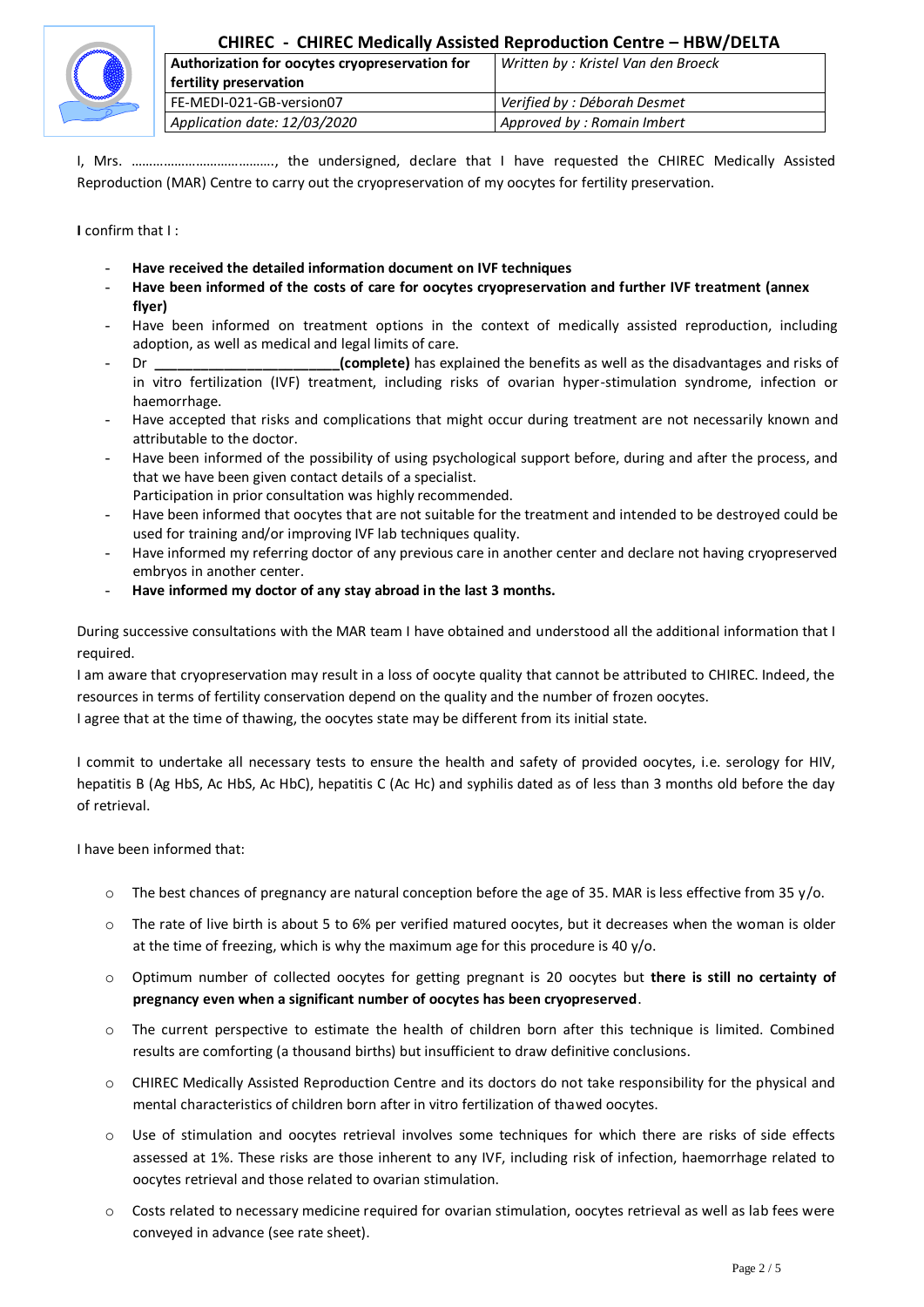

### **CHIREC - CHIREC Medically Assisted Reproduction Centre – HBW/DELTA**

| Authorization for oocytes cryopreservation for | Written by: Kristel Van den Broeck |
|------------------------------------------------|------------------------------------|
| fertility preservation                         |                                    |
| FE-MEDI-021-GB-version07                       | Verified by : Déborah Desmet       |
| Application date: 12/03/2020                   | Approved by: Romain Imbert         |

- o There are as well fees for storage (indexing) of oocytes (see rate sheet). In case I have not conveyed my decision to not pursue the transfer within 30 days following the date of billing, I am supposed to continue the procedure and pay the bills.
- o The request for the use of frozen oocytes for a pregnancy will be revaluated by the MAR team. The centre has the ability to invoke a conscience clause on received requests. In case of refusal to comply with the request, the centre can give to the applicant the contact details of another medically assisted reproduction centre, and will arrange the transfer of oocytes in the necessary conditions for their preservation.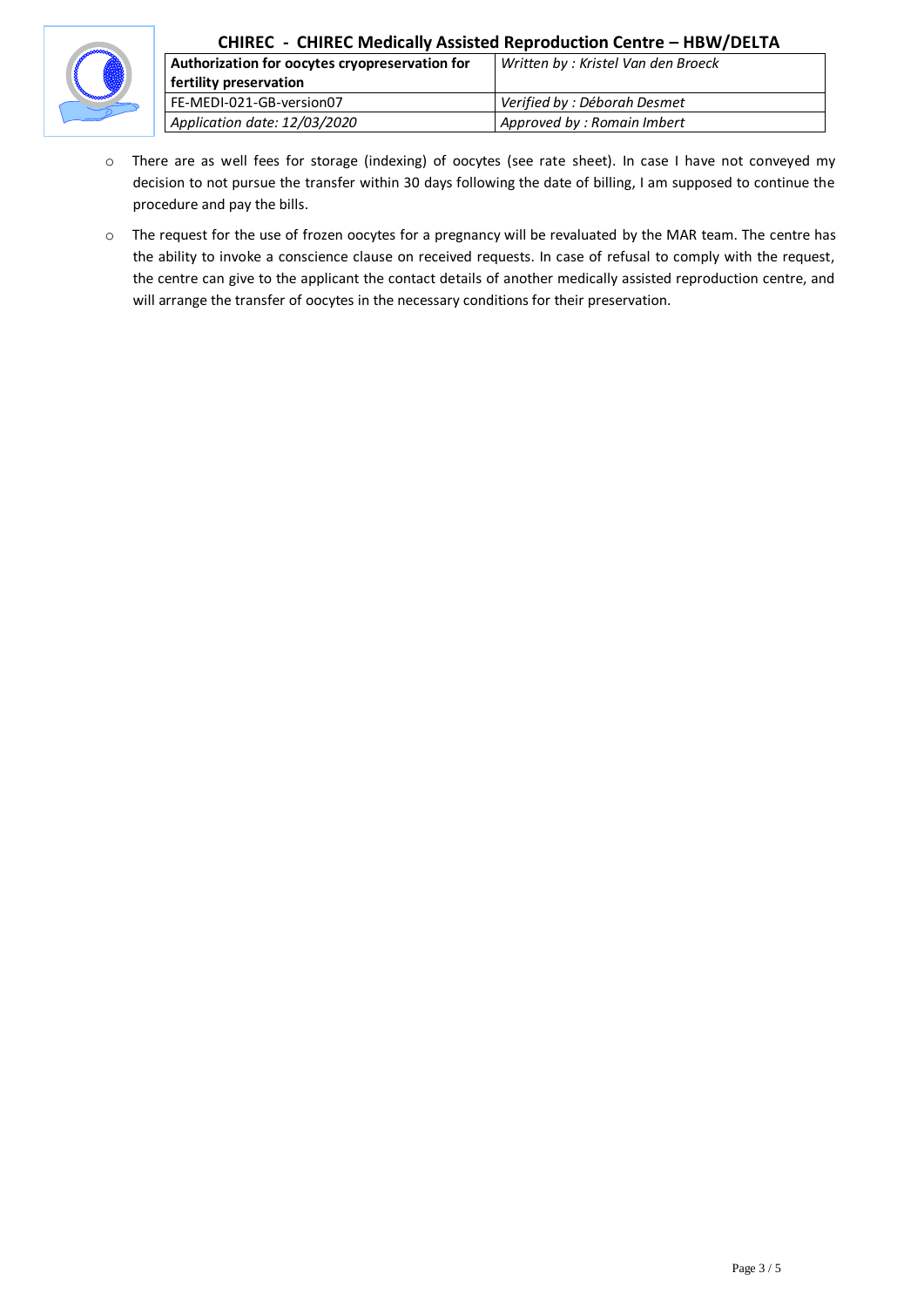

| Authorization for oocytes cryopreservation for | Written by: Kristel Van den Broeck |
|------------------------------------------------|------------------------------------|
| fertility preservation                         |                                    |
| FE-MEDI-021-GB-version07                       | Verified by : Déborah Desmet       |
| Application date: 12/03/2020                   | Approved by: Romain Imbert         |

In accordance with Law governing on Medically Assisted Reproduction of 9 March 2007, the period of cryopreservation of gametes with the purpose of a carrying out a parental project or subsequent parental project is 10 years. It begins on the date of cryopreservation.

**I wish** <sup>1</sup>

#### **Not to reduce this period**

#### **To reduce it to a fixed period of …… years /months starting at the date of cryopreservation.**

**At any time, I can request to stop the preservation of my oocytes by filling in the document provided for this purpose.**

The cryopreservation period of 10 years may be extended several times for a period of **1** year, in special circumstances. This/These request(s) should be the subject of a written and signed document, sent by recorded letter, with a copy of ID. As for any request to assisted procreation, the CHIREC MAR Centre reserves the right to invoke a conscience clause concerning received requests.

If the extension is approved, an annual rental charge of €150 will be required from the prospective parents. If the extension is refused, the MAR Centre can give the contact details of another centre. Prospective parents will have two months to organise, at their own expense, the transfer of their embryos to another centre in the necessary conditions for their preservation.

Any request to shorten or extend the preservation must be done by the person requiring cryopreservation only.

If I don't give any news to the MAR centre after 10 years, gametes will be allocated where specified here above. I will be informed of destruction by post.

After passing the legal age for embryo transfer, which is fixed in Belgium at 47 years, in case of death, withdrawal of the parental project, or expiry of the cryopreservation period, I want my oocytes to be:

 **A. Allocated to an anonymous oocytes donation program. The donation will be at no cost and irrevocable.** This provision does not apply to patients over 35 years at the time of freezing. In case of donation, the MAR centre will give you the specific agreement/informed consent for oocytes donation, a specific questionnaire and a blood test to undergo. In the case the oocytes could not be used for a donation programme, I have been informed they will be destroyed by CHIREC in accordance with the current Law

#### **B. Destroyed by CHIREC in accordance with the current Law.**

**\* Scientific research**: the law of 6 July 2007 on MAR and destination of supernumerary embryos and gametes provides possibility of donating gametes and/or supernumerary embryos for a scientific research program. I am / We are informed that the CHIREC MAR center does not carry out research on gametes and embryos within the meaning of the law of 11 May 2003 related to in vitro embryo research

**In case of death**, frozen oocytes will be allocated where specified here above.

I firmly undertake to assume the costs of hospitalization, medical fees, and lab fees involved with this oocyte cryopreservation procedure, and any additional costs associated with predictable – or not – complications.

I declare that I have requested the MAR Centre of CHIREC, on my own initiative and without coercion, to carry out an oocyte pick-up for a cryopreservation procedure.

 $\overline{a}$ 

Cocher une seule possibilité